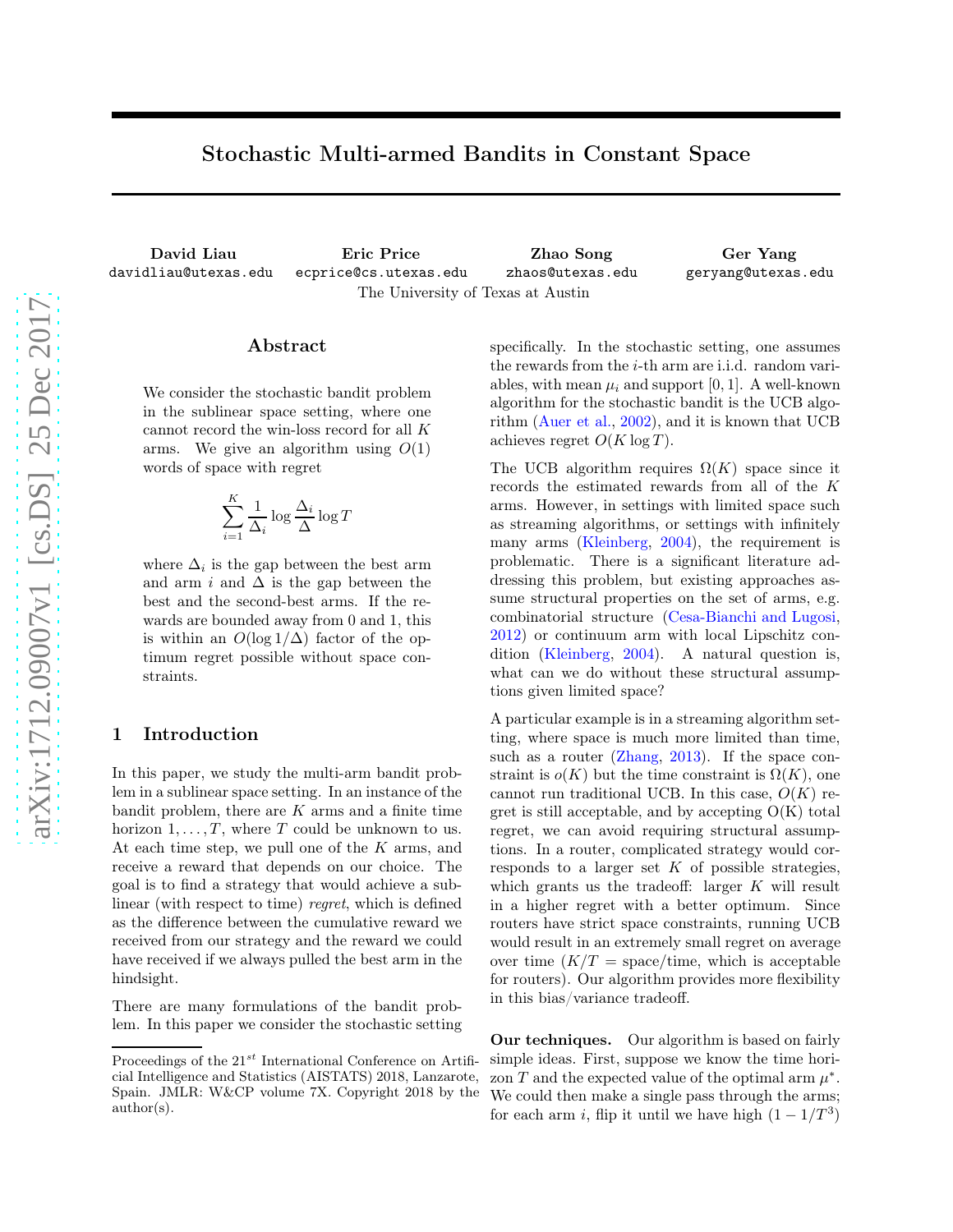confidence that  $\Delta_i = \mu^* - \mu_i > 0$ , where  $\mu_i$  is the expected value of arm i. Once this happens, move to the next arm. This will flip each arm  $O(\frac{\log T}{\Delta_i^2})$  times, inducing regret  $O(\frac{\log T}{\Delta_i^2} \cdot \Delta_i)$  from this arm. The total regret will then be  $O(\sum_{i \neq i^*} \frac{\log T}{\Delta_i})$ , which is ideal, with only constant space required. The problem is that we don't know T or  $\mu^*$ . Not knowing T isn't a big deal – we can partition the time horizon into  $\log \log T$  scales, and the last  $\log T$  term will domi-nate [\(Auer and Ortner](#page-8-3), [2010\)](#page-8-3) – but not knowing  $\mu^*$ is a serious problem.

We solve this problem by iteratively refining upper and lower bounds  $\mu_{LB}$  and  $\mu_{UB}$  on  $\mu^*$ . In each pass through the data, we get new estimates that are half as far from each other. After  $O(\log(1/\Delta))$ passes, where  $\Delta = \min_{i:\Delta_i>0} \Delta_i$  is the minimal gap between the optimal and the suboptimal arms, only the best arm  $i^*$  will remain in the interval. This gives an algorithm that loses at most an  $O(\log(1/\Delta))$  factor in the regret. In some cases, the loss is significantly smaller. Therefore, we can obtain the following result that improves the  $O(\log(1/\Delta))$  factor into a  $O(\log(\Delta_i/\Delta))$  factor,

<span id="page-1-0"></span>Theorem 1.1. Given a stochastic bandit instance with K arms and their expected values  $\mu_1, \cdots, \mu_k \in$ [0, 1]. Let  $\mu_* = \max_{i \in [K]} \mu_i$ ,  $\Delta_i = \mu_* - \mu_i$ , and  $\Delta = \min_{i:\Delta_i>0}\Delta_i$ . For any  $T>0$ , there exists an algorithm that uses  $O(1)$  words of space and achieves regret

$$
O\left(\sum_{i:\Delta_i>0}\frac{1}{\Delta_i}\log\frac{\Delta_i}{\Delta}\log T\right).
$$

Recall that the well-known UCB algorithm gives regret  $O(\sum_{i:\Delta_i>0} \frac{\log T}{\Delta_i})$ . Our algorithm is always within a  $\log(\Delta_i/\Delta)$  factor of its space-unlimited version. In certain situations, we can do slightly better by refining our estimate of  $\mu^*$  by more than a constant factor in each iteration. This gives us the following result

<span id="page-1-2"></span>Theorem 1.2. Under the same setting as Theo-rem [1.1,](#page-1-0) for any  $\gamma > 0$ , there exists an algorithm that uses  $O(1)$  words of space and achieves regret

$$
O\left(\sum_{i:\Delta_i>0}\frac{1}{\Delta_i}\left(\log^{\gamma}\frac{1}{\Delta_i}+\frac{\log(\Delta_i/\Delta)}{\gamma\log\log(\Delta_i/\Delta)}\right)\log(T)\right).
$$

In particular, if we set  $\gamma = 1/2$ , we can find that this algorithm is always within an  $O\left(\frac{\log(1/\Delta)}{\log\log(1/\Delta)}\right)$  factor of the space-unlimited UCB algorithm.

The paper is presented in the following manner. Section [2](#page-1-1) reviews the related work. Section [3](#page-2-0) provides detailed preliminaries of problem formulation and the background needed for our result. Section [4](#page-2-1) and [5](#page-5-0) contains the algorithm that gives the result (I) and (II) of Theorem [1.1](#page-1-0) with known time horizon T, respectively. Section  $6$  demonstrates how to extend the algorithms to the case with unknown time horizon.

#### <span id="page-1-1"></span>2 Related Works

For stochastic bandits, the seminal work by [Lai and Robbins](#page-8-4) [\(1985\)](#page-8-4) demonstrated the idea of using the confidence intervals to solve the problem, and it showed that the lower bound of the regret is  $\Omega(\sum \frac{\Delta_i \log T}{KL(\mu_i, \mu_*)})$ . The UCB algorithm, which is a simple solution to stochastic bandits, was analyzed in [Auer et al.](#page-8-0) [\(2002\)](#page-8-0). The UCB algorithm is based on Hoeffding's inequality, which is optimal when  $KL(\mu_i, \mu_*) \approx \Delta_i^2$ . In certain situations this can be improved using different types of concentration inequalities; for example, [Audibert et al.](#page-8-5) [\(2009\)](#page-8-5) used Bernstein's inequality to derive an algorithm with regret depending on the second moments. Later, [Garivier and Cappé](#page-8-6) [\(2011\)](#page-8-6) and [Maillard et al.](#page-8-7) [\(2011\)](#page-8-7) independently proposed the KL-UCB algorithm that matches the lower bound. We refer to the reader the comprehensive survey by [Bubeck and Cesa-Bianchi](#page-8-8) [\(2012\)](#page-8-8) for general bandit problems.

In addition to regret analysis for online decision making, there is a set of papers that discuss the sample complexity for the pure exploration problem, i.e. how to identify the best arm [\(Mannor and Tsitsiklis,](#page-9-1) [2004;](#page-9-1) [Even-Dar et al.](#page-8-9), [2002;](#page-8-9) [Jamieson et al.,](#page-8-10) [2014;](#page-8-10) [Karnin et al.](#page-8-11), [2013](#page-8-11); [Kaufmann et al.](#page-8-12), [2015;](#page-8-12) [Even-Dar et al.,](#page-8-13) [2006\)](#page-8-13). Similar algorithms has been used in the regime of online decision making [\(Bui et al.](#page-8-14), [2011;](#page-8-14) [Auer and Ortner](#page-8-3), [2010\)](#page-8-3). With the idea of the best arm identification, the explore-then-commit (ETC) policy is designed to first performs some tests to identify the best arm, and then commit to it in the remaining time horizon. The ETC policy is shown to be suboptimal [\(Garivier et al.](#page-8-15), [2016](#page-8-15)) but simplifies the analysis. In particular, our algorithm is based on the framework by [Auer and Ortner](#page-8-3) [\(2010\)](#page-8-3), but our algorithm takes only  $O(1)$  space while the method by [Auer and Ortner](#page-8-3) [\(2010\)](#page-8-3) takes  $O(K)$  space.

Moreover, there is a small set of papers that integrates the sketching techniques from streaming and online learning [\(Hazan and Seshadhri,](#page-8-16) [2009](#page-8-16);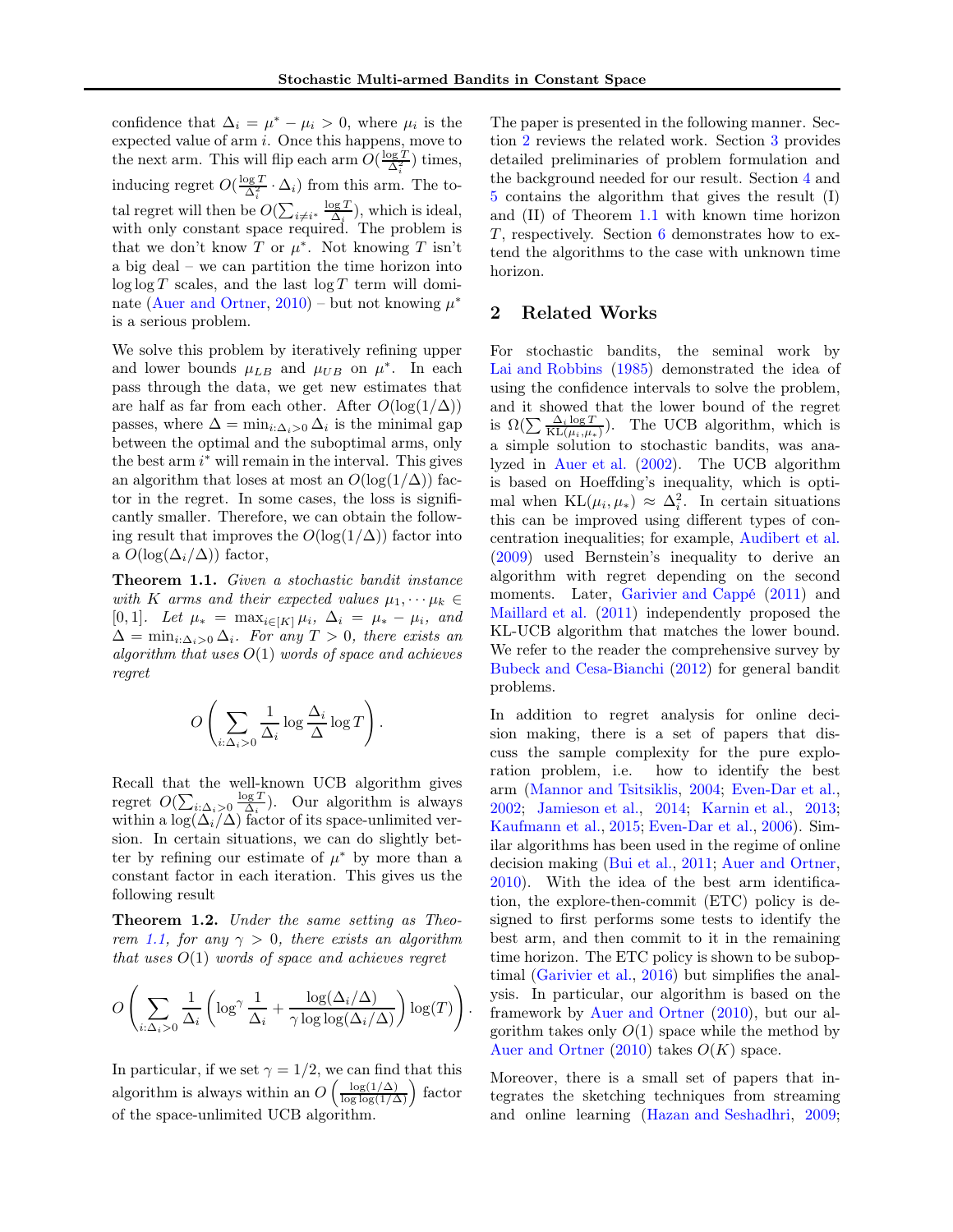[Luo et al.](#page-8-17), [2016\)](#page-8-17). [Hazan and Seshadhri](#page-8-16) [\(2009\)](#page-8-16) considered the problem of minimizing  $\alpha$ -exp-concave losses, and the regret is required to be  $O(\log T)$  uniformly over time. They used the idea from streaming to keep a small active set of experts. [Luo et al.](#page-8-17) [\(2016\)](#page-8-17) considered the online convex optimization problem, and they used the ideas of sketching to reduce the efficiency for computing online Newton steps, however, the complexity is still  $\Omega(K)$ .

### <span id="page-2-0"></span>3 Preliminary

**Notations** For any positive integer n, we use  $[n]$  to denote the set  $\{1, 2, \dots, n\}$ . For random variable X, let  $\mathbb{E}[X]$  denote its expectation of X (If this quantity exists). In addition to  $O(\cdot)$  notation, for two functions f, g, we use the shorthand  $f \lesssim g$  (resp.  $\gtrsim$ ) to indicate that  $f \leq Cg$  (resp.  $\geq$ ) for an absolute constant C. We use  $f \approx g$  to mean  $cf \leq g \leq Cf$  for constants  $c, C$ .

We measure space in words using the word RAM model, so that the input values (such as K, T, and rewards) and variables can each be expressed in  $O(1)$ word of space in  $O(\log(KT))$  bits. For more details of word RAM model, we refer the readers to [Aho et al.](#page-8-18) [\(1974\)](#page-8-18); [Cormen et al.](#page-8-19) [\(2009\)](#page-8-19).

#### 3.1 Problem Formulations

Definition 3.1. For a multi-armed bandit problem, there are K arms in total, and a finite time horizon 1, 2, ..., T. At each time step  $t \in [T]$ , the player has to choose an arm  $I_t \in [K]$  to play, and receives a reward  $X_{i,t}$  associate to that arm. Without loss of generality, assume that for each arm  $i \in [K]$  and each time step  $t \in [T]$ ,  $X_{i,t} \in [0,1]$ . We denote the arm that player chooses at time t as  $I_t$ . The goal of the player is to maximize the total reward he is getting. We will measure the performance of an algorithm via its regret, which is defined as the difference between the best reward in the hindsight and the reward received with the algorithm:

$$
\Psi_T = \max_{i \in [K]} \left( \sum_{t=1}^T X_{i,t} - \sum_{t=1}^T X_{I_t,t} \right)
$$

.

In this paper, we consider the stochastic setting, where we assume the rewards are coming from some stochastic processes.

Definition 3.2. In a stochastic bandit, we assume each arm  $i \in [K]$  is associated with a distribution  $\mathcal{D}_i$ over [0, 1], with mean  $\mu_i$ . The reward  $X_{i,t}$  at time  $t \in [T]$  is drawn from  $\mathcal{D}_i$  independently.

For stochastic bandits, instead of using the regret defined above, we will consider the pseudo regret:

$$
\overline{\Psi}_T = \max_{i \in [K]} \left( \mathbb{E} \left[ \sum_{t=1}^T X_{i,t} \right] - \mathbb{E} \left[ \sum_{t=1}^T X_{I_t,t} \right] \right).
$$

We can rewrite the pseudo regret using Wald's identity:

$$
\overline{\Psi}_T = \max_{i \in [K]} \left( \sum_{j=1}^K \mathbb{E} \left[ N_{j,T} \Delta_{ij} \right] \right), \tag{1}
$$

where  $N_{j,T}$  is the number of times arm j is chosen up to time T, and we define  $\Delta_{ij} = \mu_i - \mu_j$  to be the gap between the means of arm  $i$  and arm  $j$ . We use  $\mu_*$  to denote the mean reward for the arm with the highest mean, i.e.,  $\mu_* = \max_{i \in [K]} \mu_i$ .

#### 3.2 Concentration Inequalities

In this paper, for simplicity, we will use Chernoff-Hoeffding inequality to analyze the concentration behavior for random variables with bounded support.

**Fact 3.3** (Chernoff-Hoeffding Bound). Let  $x_1, x_2,$  $\ldots$ ,  $x_n$  be *i.i.d.* random variables in [0, 1]. Let X =  $\frac{1}{n}\sum_{i=1}^{n}x_i$ . Then for any  $\epsilon > 0$ ,

$$
\Pr\left[|X - \mathbb{E}[X]| > \epsilon\right] \le 2e^{-2n\epsilon^2}.
$$

#### <span id="page-2-1"></span>4 UCBConstSpace with known T

The original UCB-1 algorithm [\(Auer et al.](#page-8-0), [2002](#page-8-0)) needs  $O(K)$  space to achieve  $O(\sum_{i:\Delta_i>0} \frac{1}{\Delta_i} \log T)$ regret. In this section, we propose a new algorithm which requires only  $O(1)$  space in exchange for a slightly worse regret.

First, we consider the setting where  $T$  is known. The main result is presented in the following theorem.

<span id="page-2-2"></span>Theorem 4.1. Given a stochastic bandit instance with known T, let  $\Delta_i = \mu_* - \mu_i$ , and let  $\Delta =$  $\min_{i:\Delta_i>0}\Delta_i$ . Then for any  $T>0$ , there exists an algorithm that uses  $O(1)$  words of space and achieves regret

$$
O\left(\sum_{i:\Delta_i>0}\frac{1}{\Delta_i}\log(\Delta_i/\Delta)\log T\right)
$$

.

We present the method in Algorithm [1,](#page-3-0) where we iteratively improve our estimation of  $\Delta$ . More precisely, we scan through the data multiple rounds. In the  $r$ -th round, we sample each arm up to some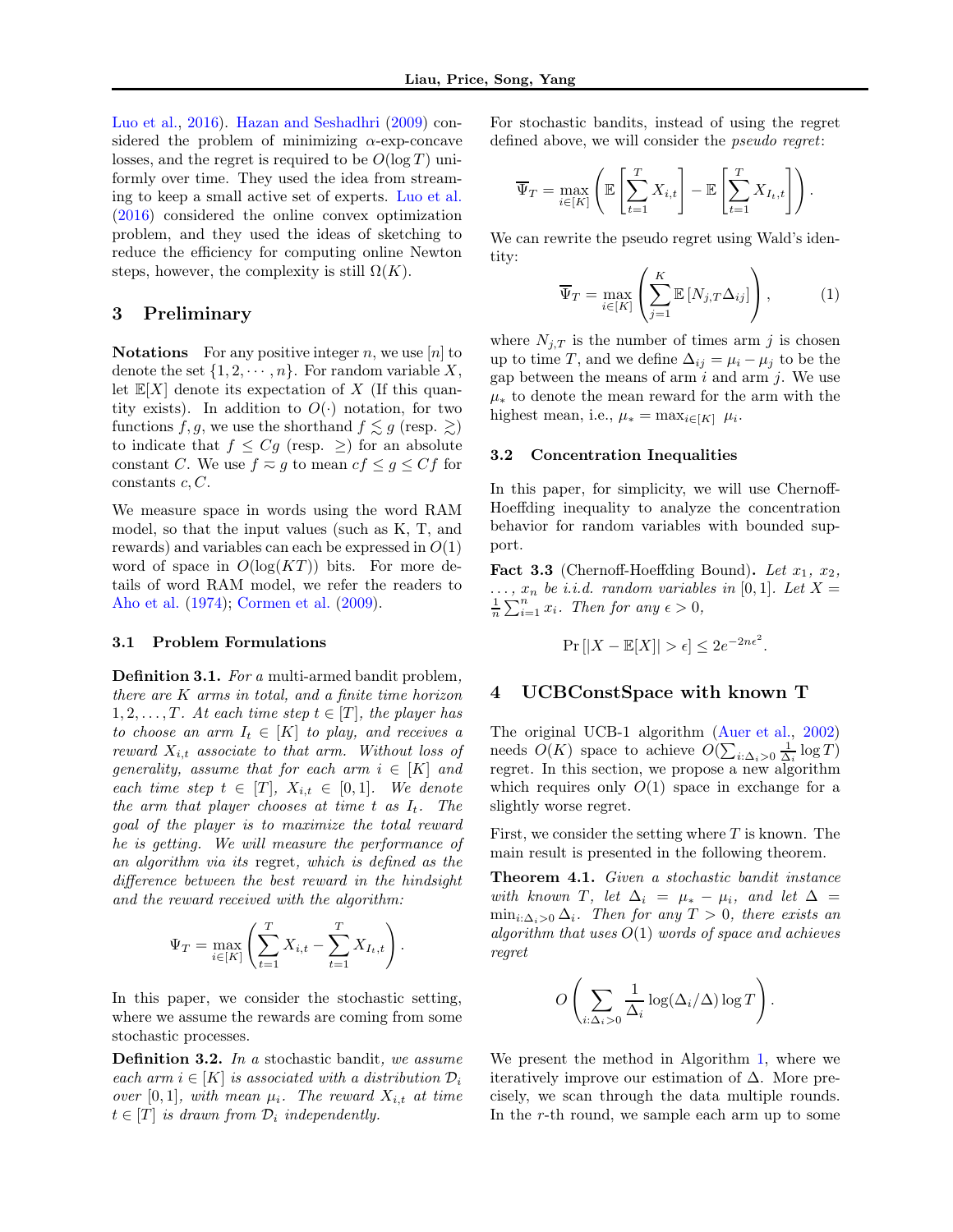<span id="page-3-0"></span>

| <b>Algorithm 1</b> UCB algorithm with constant space and known $T$ (Theorem 4.1)                                                                                                                                                 |
|----------------------------------------------------------------------------------------------------------------------------------------------------------------------------------------------------------------------------------|
| 1: procedure UCBCONSTSPACE $(K, T)$                                                                                                                                                                                              |
| Set $\delta \leftarrow 1/T^3$ , initialize $g_1 \leftarrow \frac{1}{2}, t \leftarrow 1$<br>2:                                                                                                                                    |
| <b>Exploration Phase:</b><br>3:                                                                                                                                                                                                  |
| for rounds $r = 1, 2, \dots$ do<br>4:                                                                                                                                                                                            |
| a': the best arm in the previous round, $\overline{\mu}'$ : mean reward for arm a' in the previous round<br>5:                                                                                                                   |
| $N \leftarrow [2\log(1/\delta)/g_r^2]$ , which is the maximum number of plays for each arm in the current round<br>6:                                                                                                            |
| Initialize $a, b \leftarrow 0$ , which are the best and the second best arm in this round<br>7:                                                                                                                                  |
| Initialize $\overline{\mu}_a, \overline{\mu}_b \leftarrow 0$ , which are the means for arms a and b<br>8:                                                                                                                        |
| for each arm $i = 1 \rightarrow K$ do<br>9:                                                                                                                                                                                      |
| Set $\overline{\mu} \leftarrow 0$ , which keeps the mean reward for arm i in the current round<br>10:                                                                                                                            |
| for $n = 1 \rightarrow N$ do<br>11:                                                                                                                                                                                              |
| Pull arm $i$ and receive reward $v$<br>12:                                                                                                                                                                                       |
| 13:<br>$t \leftarrow t + 1$                                                                                                                                                                                                      |
| Update $\overline{\mu}$ with $v: \overline{\mu} \leftarrow (\overline{\mu} \cdot (n-1) + v)/n$<br>14:                                                                                                                            |
| if $\overline{\mu} + \sqrt{\log(1/\delta)/2n} < \overline{\mu}' - g_{r-1}/2$ then<br>15:                                                                                                                                         |
| <b>break</b> , i.e. we rule out arm i for the current round<br>16:                                                                                                                                                               |
| end if<br>17:                                                                                                                                                                                                                    |
| end for<br>18:                                                                                                                                                                                                                   |
| if $\overline{\mu} > \overline{\mu}_a$ then $b \leftarrow a$ , $\overline{\mu}_b \leftarrow \overline{\mu}_a$ , $a \leftarrow i$ and $\overline{\mu}_a \leftarrow \overline{\mu}$ b Update the best and the 2nd best arms<br>19: |
| else if $\overline{\mu} > \overline{\mu}_b$ then $b \leftarrow i$ and $\overline{\mu}_b \leftarrow \overline{\mu}$<br>$\triangleright$ Update the 2nd best arm<br>20:                                                            |
| end for<br>21:                                                                                                                                                                                                                   |
| <b>Stopping Criterion:</b> if $\overline{\mu}_a - g_r/2 > \overline{\mu}_b + g_r/2$ or $t > T$ then break<br>22:                                                                                                                 |
| Update $a' = a$ and $\overline{\mu}' = \overline{\mu}_a$<br>23:                                                                                                                                                                  |
| Set new precision: $g_{r+1} = g_r/2$<br>24:                                                                                                                                                                                      |
| end for<br>25:                                                                                                                                                                                                                   |
| <b>Exploitation Phase:</b><br>26:                                                                                                                                                                                                |
| Pull arm a for the remaining time steps.<br>27:                                                                                                                                                                                  |
| 28: end procedure                                                                                                                                                                                                                |

precision  $g_r$ . The desired precision  $g_r$  is halved after each round. In this sampling process, we only keep the information of the best arm and the second best arm seen in the current and the previous round, instead of saving those from all arms. With the information of the best arm and the current precision  $g_r$ , we can refine the upper and lower bound  $\mu_{UB}$ and  $\mu_{LB}$  on  $\mu_*$ . If an arm whose upper confidence value is less than  $\mu_{LB}$ , we can rule it out without continuing to  $g_r$  precision. This process is terminated if we are able to determine the best arm with the rest arms.

We define  $a^{(r)}$  and  $b^{(r)}$  as the best arm and the second best arm stored at the end of the r-th round. Also, we let  $\overline{\mu}_i^{(r)}$  to be the recorded empirical mean at the end of the *r*-th round for arm *i*. Denote  $n_i^{(r)}$ as the total number of pulls of arm  $i$  at the  $r$ -th round. Then, we define  $\overline{\mu}_{i,n}^{(r)}$  as the empirical mean  $\overline{\mu}_i$  stored for arm *i* after pulling it for *n* times in round r. Further, we define  $r_{\text{max}}$  as the value of  $r - 1$  at the moment the algorithm exits the loop in Line [22.](#page-3-0)

**Definition 4.2.** For each  $r \in [r_{\text{max}}]$ , define the event  $\xi_r$  to be the event:  $\exists r' \in [r], \exists i \in [K], \exists n \in$  $[n_i^{(r')}]$  such that  $|\overline{\mu}_{i,n}^{(r')} - \mu_i| > \sqrt{\log(1/\delta)/(2n)}$ , i.e., there exists some estimate of  $\overline{\mu}_{i,n}^{(r')}$  that is not within our desired confidence interval up to round r.

Throughout the first part of our analysis, we focus on the case when  $\neg \xi_r$  holds when we are discussing the state of the algorithm at round  $r$ , i.e., all estimates are within our desired confidence interval.

<span id="page-3-1"></span>**Lemma 4.3.** In Algorithm [1,](#page-3-0) at any round  $r \in$  $[r_{\text{max}}]$ , given  $\neg \xi_r$ , the following statements are true: 1.  $n_{a^{(r)}}^{(r)} = \lceil (2 \log(1/\delta)) / g_r^2 \rceil$ , i.e. the claimed optimal arm cannot be ruled out early.

2.  $n_*^{(r)} = \lfloor (2 \log(1/\delta))/g_r^2 \rfloor$ , i.e. the true optimal arm cannot be ruled out early. 3.  $|\overline{\mu}_{a^{(r)}}^{(r)} - \mu_*| \leq g_r/2.$ 

Proof. We prove this lemma by induction. For the base case, the first and the second statement are true because all arms have to be played for  $\lceil \frac{2 \log(1/\delta)}{(a_1)^2} \rceil$  $\frac{\log(1/\delta)}{(g_1)^2}$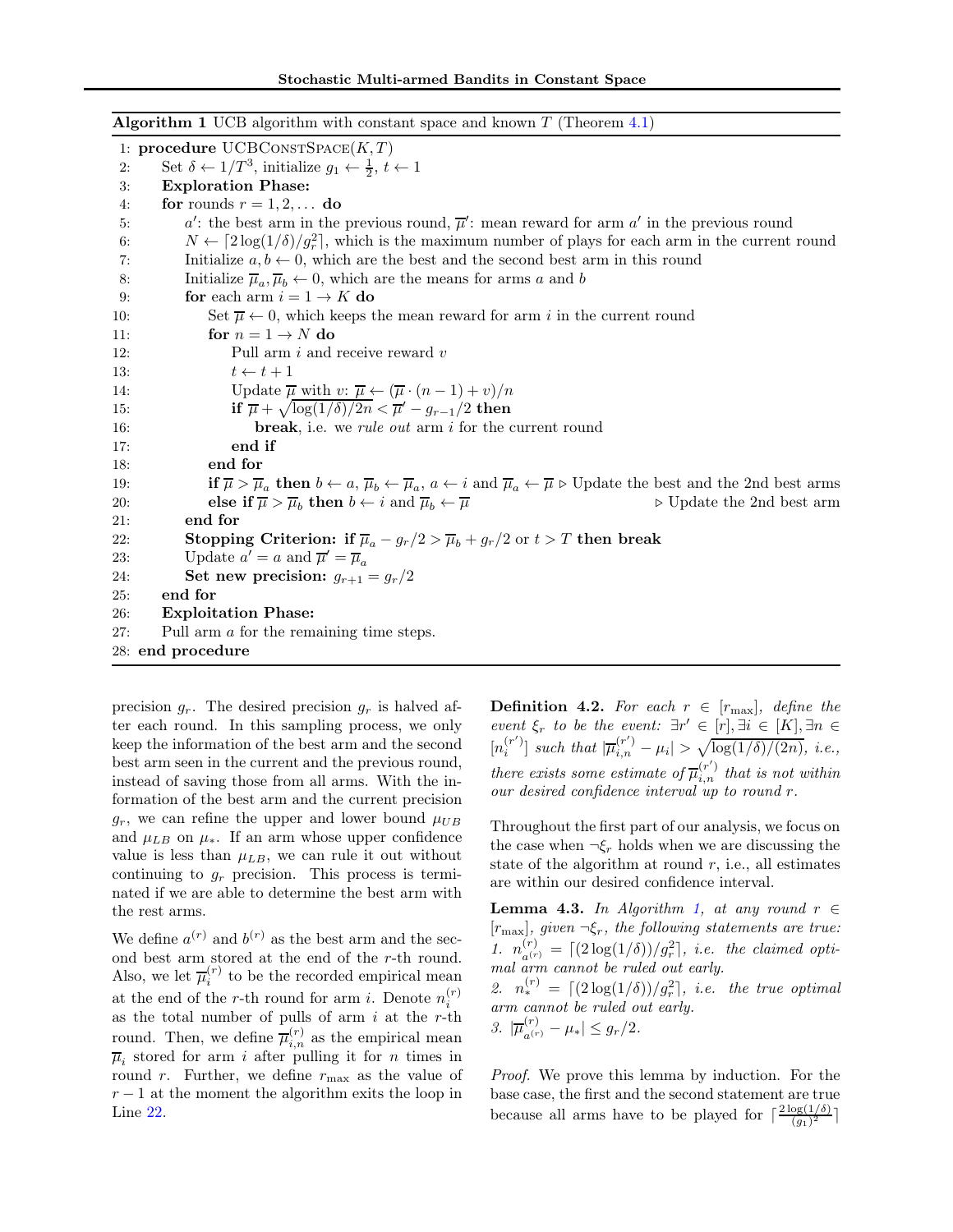times. For the third statement, we prove by contradiction. Assume the contrary, i.e.  $\overline{\mu}_{a^{(1)}}^{(1)} - \mu_* > g_1/2$ or  $\mu_* - \overline{\mu}_{a^{(1)}}^{(1)} > g_1/2$ . If  $\overline{\mu}_{a^{(1)}}^{(1)} - \mu_* > g_1/2$ , then we have

$$
\mu_* < \overline{\mu}_{a^{(1)}}^{(1)} - g_1/2
$$
\n
$$
\leq \mu_{a^{(1)}} + \sqrt{\log(1/\delta)/(2n_{a^{(1)}}^{(1)})} - g_1/2
$$
\n
$$
\leq \mu_{a^{(1)}} + g_1/2 - g_1/2
$$
\n
$$
= \mu_{a^{(1)}}
$$

where the second step follows by condition  $\neg \xi_r$  and the third step follows by  $n_{a^{(1)}}^{(1)} \geq (2 \log(1/\delta))/g_1^2$ .

The above equation leads to a contradiction because  $\mu_* > \mu_i$  for any  $i \neq *$ . Similarly, if  $\mu_* - \overline{\mu}_{a^{(1)}}^{(1)} > g_1/2$ , then we have

$$
\overline{\mu}_{a^{(1)}}^{(1)} < \mu_* - g_1/2
$$
\n
$$
\leq \overline{\mu}_*^{(1)} + \sqrt{\log(1/\delta)/(2n_*^{(1)})} - g_1/2
$$
\n
$$
\leq \overline{\mu}_*^{(1)} + g_1/2 - g_1/2
$$
\n
$$
= \overline{\mu}_*^{(1)}
$$

where the second step follows by condition  $\neg \xi_r$ , and the third step follows by  $n_*^{(1)} \geq (2 \log(1/\delta)) / g_1^2$ .

The above equation also results in a contradiction because for any  $i \neq *$  to be assigned as  $a^{(1)}$ , we must have  $\overline{\mu}_{a^{(1)}}^{(1)} > \overline{\mu}_{*}^{(1)}$ .

For the induction step, we assume these three statements are true for  $r \leq r' - 1$ . Now consider  $r = r'$ . We first prove the second statement. Assume the contrary, i.e. the true optimal arm has been ruled out early, meaning

$$
\overline{\mu}_{*}^{(r)} + \sqrt{\log(1/\delta)/(2n_{*}^{(r)})} < \overline{\mu}_{a^{(r-1)}}^{(r-1)} - g_{r-1}/2 \quad (2)
$$

Then, we can see that

$$
\mu_* \leq \overline{\mu}_*^{(r)} + \sqrt{\log(1/\delta)/(2n_*^{(r)})}
$$
  

$$
< \overline{\mu}_{a^{(r-1)}}^{(r-1)} - g_{r-1}/2
$$
  

$$
\leq \mu_{a^{(r-1)}} \tag{3}
$$

where in the last inequality, we use the induction hypothesis,  $n_{a^{(r-1)}}^{(r-1)} \geq \frac{2 \log(1/\delta)}{g_{r-1}^2}$  $rac{p g(1/\sigma)}{g_{r-1}^2}$  and then

$$
\mu_{a^{(r-1)}} \geq \overline{\mu}^{(r-1)}_{a^{(r-1)}} - \sqrt{\frac{\log(1/\delta)}{2n_{a^{(r-1)}}^{(r-1)}}} \geq \overline{\mu}^{(r-1)}_{a^{(r-1)}} - g_{r-1}/2
$$

There is a contradiction in [\(3\)](#page-4-0) because we must have  $\mu_* \geq \mu_{a(r-1)}$ . Hence the second statement is true.

Next, we can see that the first statement is now clear because we have shown that there is at least one arm that is going to pull for  $\lceil \frac{2 \log(1/\delta)}{g^2} \rceil$  $\frac{g(1/\theta)}{g_r^2}$  times at the rth round (which is arm ∗ according to the second statement we have just shown). This means that if arm  $a^{(r)}$  is not arm  $\ast$ , then it has to be pulled for  $\lceil \frac{2 \log(1/\delta)}{g_r^2} \rceil$  times as well.

For the third statement, the proof is similar to the base case, where we prove by contradiction. Assume the contrary, i.e.  $\overline{\mu}_{a^{(r)}}^{(r)} - \mu_* > g_r/2$  or  $\mu_* - \overline{\mu}_{a^{(r)}}^{(r)} >$  $g_r/2$ .

If  $\overline{\mu}_{a^{(r)}}^{(r)} - \mu_* > g_r/2$ , then we have

$$
\mu_{*} < \overline{\mu}_{a^{(r)}}^{(r)} - g_{r}/2
$$
\n
$$
\leq \mu_{a^{(r)}} + \sqrt{\log(1/\delta)/(2n_{a^{(r)}}^{(r)})} - g_{r}/2
$$
\n
$$
\leq \mu_{a^{(r)}} + g_{r}/2 - g_{r}/2
$$
\n
$$
= \mu_{a^{(r)}}
$$

where the second step follows by condition  $\neg \xi_r$ , and the third step follows by  $n_{a^{(r)}}^{(r)} \geq \frac{2 \log(1/\delta)}{g_r^2}$  $\frac{g(1/\theta)}{g_r^2}$ (the first statement).

This results in a contradiction because  $\mu_* \geq \mu_i$  for any  $i \in [K]$ . Similarly, if  $\mu_* - \overline{\mu}_{a^{(r)}}^{(r)} > g_r/2$ , then we have

$$
\overline{\mu}_{a^{(r)}}^{(r)} < \mu_* - g_r/2
$$
\n
$$
\leq \overline{\mu}_*^{(r)} + \sqrt{\log(1/\delta)/(2n_*^{(r)})} - g_r/2
$$
\n
$$
\leq \overline{\mu}_*^{(r)} + g_r/2 - g_r/2
$$
\n
$$
= \overline{\mu}_*^{(r)}
$$

where the second step follows by condition  $\neg \xi_r$  and the third step follows by  $n_{*}^{(r)} \geq \frac{2 \log(1/\delta)}{q^2}$  $rac{g(1/\theta)}{g_r^2}$ (the second statement).

This results in a contradiction because for any  $i \neq *$ to be assigned as  $a^{(r)}$ , we must have  $\overline{\mu}_{a^{(r)}}^{(r)} > \overline{\mu}_{*}^{(r)}$ , otherwise we will have  $|\overline{\mu}_*^{(r)} - \mu_*| \leq g_r/2$  by condition  $\neg \xi_r$ .

<span id="page-4-1"></span><span id="page-4-0"></span>Lemma 4.4. In Algorithm [1,](#page-3-0) conditioning on event  $\neg \xi_{r_{\text{max}}}$  holds, we have  $r_{\text{max}} \leq \lceil \log(2/\Delta) \rceil$ .

Proof. Assume the contrary, i.e. at the end of round  $r = \lfloor \log(2/\Delta) \rfloor$ , the best arm and the second best arm are still not differentiated, meaning we still have

$$
\overline{\mu}_{*}^{(r)} - g_{r}/2 < \overline{\mu}_{a^{(r)}}^{(r)} + g_{r}/2
$$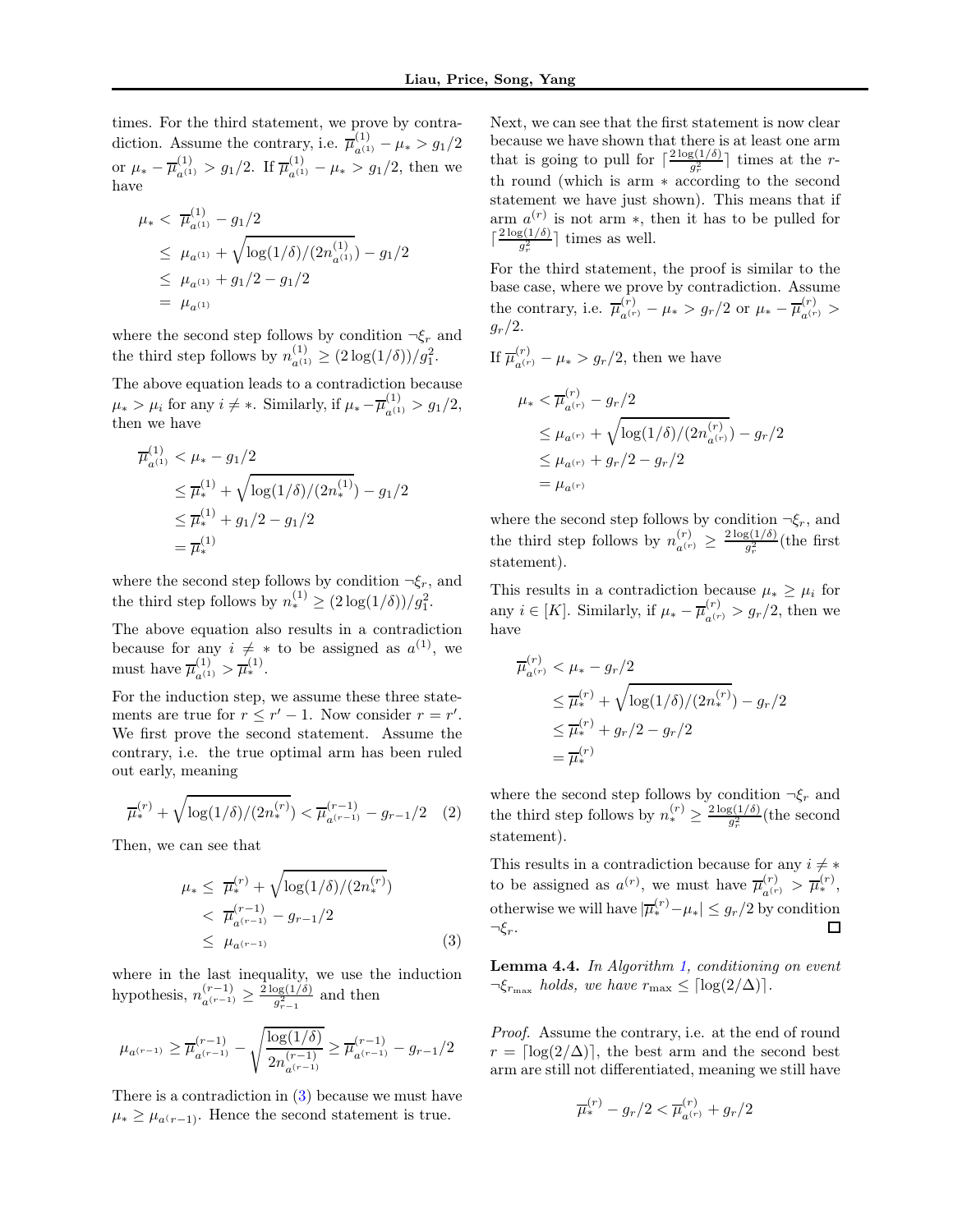First note that  $r > \log(2/\Delta)$  implies  $2^{-r} = g_r <$  $\Delta/2$ . We have

$$
\mu_* \leq \overline{\mu}_*^{(r)} + \sqrt{\log(1/\delta)/(2n_*^{(r)})}
$$
  
\n
$$
\leq \overline{\mu}_*^{(r)} + g_r/2 < \overline{\mu}_{a^{(r)}}^{(r)} + 3g_r/2
$$
  
\n
$$
< \overline{\mu}_{a^{(r)}}^{(r)} + 3\Delta/4
$$

Similarly, we have  $\mu_{a^{(r)}} > \overline{\mu}_{a^{(r)}}^{(r)} - \Delta/4$ . Then, we can show that

$$
\Delta \le \mu_* - \mu_a \le (\overline{\mu}_{a^{(r)}}^{(r)} + 3\Delta/4) - (\overline{\mu}_{a^{(r)}}^{(r)} - \Delta/4) < \Delta
$$

which results in a contradiction. This implies that given  $\neg \xi_{r_{\text{max}}}$ , we must have  $r_{\text{max}} \leq \lceil \log(2/\Delta) \rceil$ .

<span id="page-5-2"></span>**Lemma 4.5.** In Algorithm [1,](#page-3-0) at any round  $r$ , given  $\neg \xi_r$ , the number of plays for any arm  $i \in [K]$  is upper-bounded by

$$
n_i^{(r)} \le \frac{2\log(1/\delta)}{(\Delta_i - g_{r-1})^2} + 1.
$$

Proof. First, note that as long as an arm has not been ruled out, we have

<span id="page-5-1"></span>
$$
\overline{\mu}_{i,n_i^{(r)}-1}^r + \sqrt{\frac{\log(1/\delta)}{2(n_i^{(r)}-1)}} \ge \overline{\mu}_{a^{(r-1)}}^{(r-1)} - \frac{g_{r-1}}{2} \qquad (4)
$$

Then, we can show

$$
\Delta_{i} = \mu_{*} - \mu_{i}
$$
\n
$$
\leq \overline{\mu}_{a^{(r-1)}}^{(r-1)} + \frac{g_{r-1}}{2} - \mu_{i}
$$
\n
$$
\leq \overline{\mu}_{a^{(r-1)}}^{(r-1)} + \frac{g_{r-1}}{2} - \left(\overline{\mu}_{i,n_{i}^{(r)}-1}^{(r)} - \sqrt{\frac{\log(1/\delta)}{2(n_{i}^{(r)}-1)}}\right)
$$
\n
$$
\leq 2\left(\frac{g_{r-1}}{2} + \sqrt{\frac{\log(1/\delta)}{2(n_{i}^{(r)}-1)}}\right)
$$

where the second step follows from Lemma [4.3,](#page-3-1) the third step follows by  $\neg \xi_r$ , and the last step follows by [\(4\)](#page-5-1). Reorganizing the above inequality proves the lemma.  $\Box$ 

Proof of Theorem [4.1.](#page-2-2) Consider Algorithm [2.](#page-7-1) For each round  $r \in [r_{\text{max}}]$ , conditioned on  $\neg \xi_r$ , i.e. the confidence interval is correct, we first recognize two bounds on the number of plays  $n_i^{(r)}$  for each arm  $i \in [K]$ .

By the definition of Algorithm [1,](#page-3-0) we have

<span id="page-5-3"></span>
$$
n_i^{(r)} \le 2\log(1/\delta)/g_r^2 + 1 \tag{5}
$$

Also, from Lemma [4.5,](#page-5-2) we have

<span id="page-5-4"></span>
$$
n_i^{(r)} \le 2\log(1/\delta)/(\Delta_i - g_{r-1})^2 + 1 \tag{6}
$$

By combining [\(5\)](#page-5-3) and [\(6\)](#page-5-4), together with  $r_{\text{max}} \leq$  $\lceil \log(2/\Delta) \rceil$  by Lemma [4.4,](#page-4-1) we can upper bound the regret results from pulling arm  $i$  in the algorithm. Let  $\alpha = \lceil \log(2/\Delta) \rceil$  and  $\beta = \lceil \log(3/\Delta_i) \rceil$ . Conditioning on event  $\neg \xi_{r_{\text{max}}}$  holds, we have,

$$
\sum_{r=1}^{\alpha} \Delta_i n_i^{(r)} \le \sum_{r=1}^{\alpha} \Delta_i \left( \frac{2 \log(1/\delta)}{(\max\{g_r, \Delta_i - 2g_r\})^2} + 1 \right)
$$

$$
= \sum_{r=1}^{\alpha} \Delta_i \left( \frac{2 \log(1/\delta)}{(\max\{2^{-r}, \Delta_i - 2 \cdot 2^{-r}\})^2} + 1 \right)
$$

Furthermore, we can obtain

$$
\sum_{r=1}^{\alpha} \Delta_i n_i^{(r)}\n\leq \sum_{r=1}^{\beta} \Delta_i \cdot \frac{2 \log(1/\delta)}{2^{-2r}} + \sum_{r=\beta+1}^{\alpha} \Delta_i \cdot \frac{2 \log(1/\delta)}{(\Delta_i - 2 \cdot 2^{-\log(3/\Delta_i)})^2}\n+ \Delta_i \cdot \left[\log(2/\Delta)\right]\n\leq \frac{288 \log(1/\delta)}{\Delta_i} + \frac{18 \log(2\Delta_i/3\Delta) \log(1/\delta)}{\Delta_i}\n+ \Delta_i (\log(2/\Delta) + 1)\n\leq \frac{\log(\Delta_i/\Delta) \log(1/\delta)}{\Delta_i}
$$
\n(7)

For the next step, we find an upper bound for the probability of event  $\xi_{r_{\text{max}}} := \{\exists r \in [r_{\text{max}}], \exists i \in$  $[K], \exists n \in [n_i^{(r)}] \text{ s.t. } |\overline{\mu}_{i,n}^{(r)} - \mu_i| > \sqrt{\log(1/\delta)/(2n)}\}$ :

<span id="page-5-5"></span>
$$
\Pr(\xi_{r_{\max}})
$$
\n
$$
\leq \sum_{r=1}^{T/K} \sum_{i=1}^{K} \sum_{n=1}^{T} \Pr\left(|\overline{\mu}_{i,n}^{(r)} - \mu_i| > \sqrt{\log(1/\delta)/(2n)}\right)
$$
\n
$$
\leq 2T^2 \delta
$$
\n(8)

Finally, by choosing  $\delta = 1/T^3$ , and combining [\(7\)](#page-5-5) and  $(8)$ , we have

$$
\overline{\Psi}_{T} \lesssim \sum_{i=1}^{K} \left( \frac{\log(\Delta_{i}/\Delta) \log(T)}{\Delta_{i}} + \Delta_{i} T \cdot 2T^{2} \delta \right)
$$

$$
\lesssim \sum_{i=1}^{K} \frac{\log(\Delta_{i}/\Delta) \log(T)}{\Delta_{i}}
$$

<span id="page-5-0"></span>which proves the theorem.

#### <span id="page-5-6"></span> $\Box$

### 5 Improved Algorithm for UCBConstSpace

The result in Theorem [2](#page-7-1) gives an additional  $O(\log(\Delta_i/\Delta))$  factor to the original UCB-1 algorithm by [Auer et al.](#page-8-0) [\(2002\)](#page-8-0). This means that in a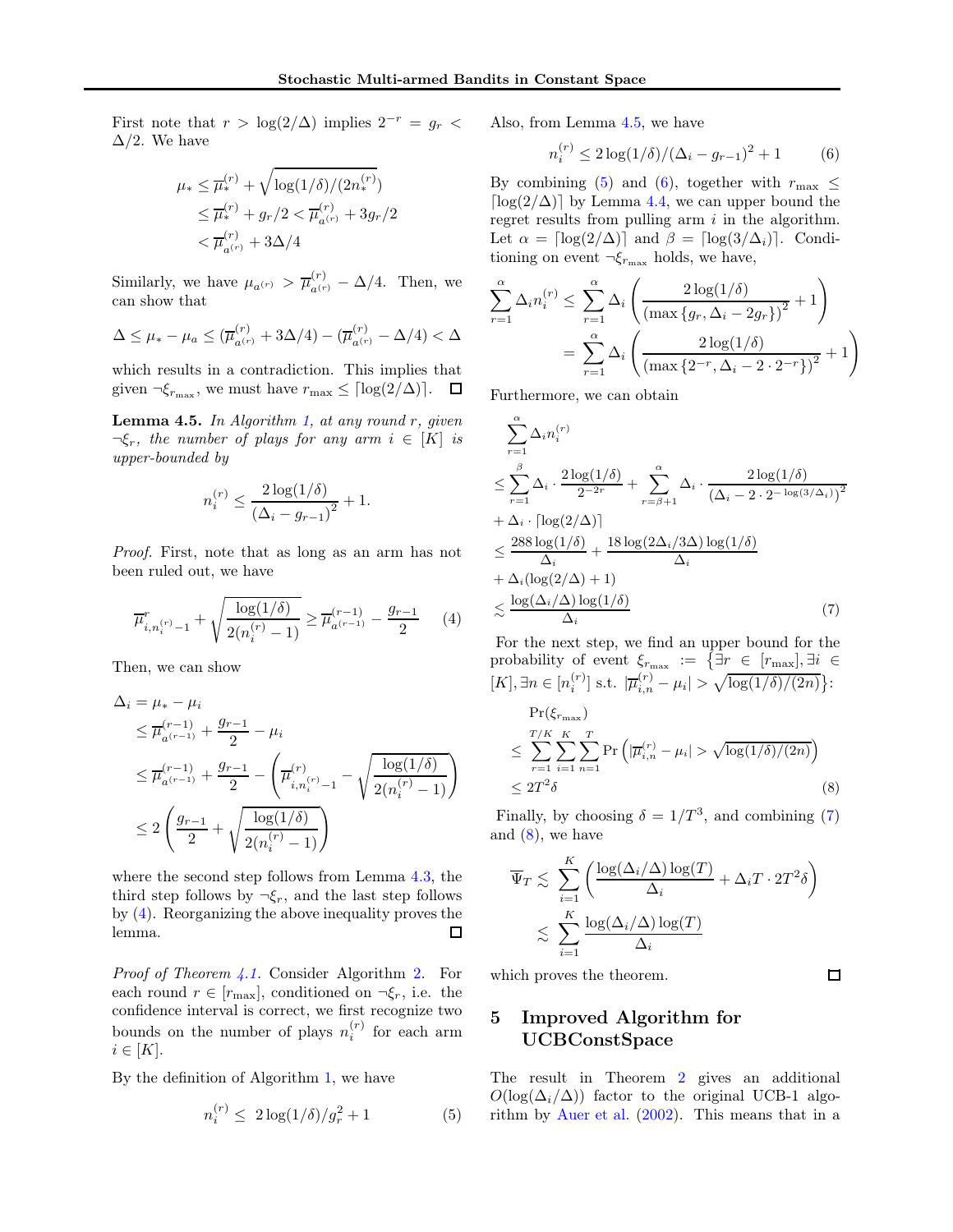bad scenario, for example, if most of the arms have gap  $\Delta_i = K\Delta$ , the  $O(log(\Delta_i/\Delta))$  factor translates to an additional  $\log K$  factor in the regret.

In this section, we show that we are able to improve the additional  $\log(\Delta_i/\Delta)$  factor to a  $\frac{\log(\Delta_i/\Delta)}{\log \log(\Delta_i/\Delta)}$ factor by slightly changing the update rule on the precision  $g_r$ . This means that in the bad example described above, we are improving the competitive ratio from  $\log K$  to  $\frac{\log K}{\log \log K}$ . We present our result in the following theorem.

<span id="page-6-1"></span>Theorem 5.1. Given a stochastic bandit instance with known T, let  $\Delta_i = \mu_* - \mu_i$ , and let  $\Delta =$  $\min_{i:\Delta_i>0}\Delta_i$ . For any  $\gamma>0$  and any  $T>0$ , there exists an algorithm that uses  $O(1)$  words of space and achieves regret

$$
O\left(\sum_{i:\Delta_i>0}\frac{1}{\Delta_i}\left(\log^{\gamma}\frac{1}{\Delta_i}+\frac{\log(\Delta_i/\Delta)}{\gamma\log\log(\Delta_i/\Delta)}\right)\log(T)\right).
$$

We consider a modified version of Algorithm [1,](#page-3-0) where the update rule in Line [24](#page-3-0) is replaced by

<span id="page-6-0"></span>
$$
g_{r+1} = \frac{g_r}{2\left(\log(1/g_r)\right)^{\epsilon}}\tag{9}
$$

where  $\epsilon$  is some constant to be determined later. In the following lemma, we show that with this update rule, basically given any  $D < 1$ , it takes only  $O\left(\frac{1}{\epsilon} \cdot \frac{\log(1/D)}{\log\log(1/L)}\right)$  $\frac{\log(1/D)}{\log\log(1/D)}$  steps to reach accuracy D.

<span id="page-6-2"></span>**Lemma 5.2.** Given any  $g_0, D \in (0,1)$ ,  $D < g_0$ , let  $r_0 = \frac{\log(g_0/D)}{\log\log(g_0/D)}$  $\frac{\log(g_0/D)}{\log\log(g_0/D)}$ . If for any positive integer r,  $g_r = \frac{g_{r-1}}{2(\log(1/g_{r-1}))^{\epsilon}}$ . Then, for any  $r \geq (\frac{2}{\epsilon}+1)r_0+2$ , we have  $g_r \leq D$ .

*Proof.* First, note that by definition of  $g_r$ , we have  $g_r \leq g_0 2^{-r}$  for any  $r \geq 1$ . Therefore, for any  $r \geq r_0$ , we have

$$
g_r \le g_0 2^{-r} \le g_0 2^{-r_0} = g_0 (D/g_0)^{\frac{1}{\log \log(g_0/D)}}
$$

Then, we can see that for any  $r \ge r_0$ , we have

$$
g_{r+1} \le \frac{g_r}{2\left(\frac{\log(g_0/D)}{\log\log(g_0/D)}\right)^{\epsilon}} \le \frac{g_r}{2(\log(g_0/D))^{\epsilon/2}}
$$

As a result, we have

$$
g_{r+\lceil \frac{2}{\epsilon}r_0 \rceil} \le \frac{g_r}{2^{\frac{2}{\epsilon}r_0} (\log(g_0/D))^{r_0}}
$$
  
 
$$
\le g_0 (\log(g_0/D))^{-r_0} = D
$$

This implies that for any  $r \ge (r_0 + 1) + (\frac{2}{\epsilon}r_0 + 1) \ge$  $\lceil r_0 \rceil + \lceil \frac{2}{\epsilon} r_0 \rceil$ , we have  $g_r \leq D$ .

Note that we can apply Lemma [4.3](#page-3-1) and Lemma [4.5](#page-5-2) for Algorithm [2](#page-7-1) with update rule [\(9\)](#page-6-0) because they do not require specific update rules. Before we proceed to the proof of Theorem [5.1,](#page-6-1) we need the following lemma for an upper bound of  $r_{\text{max}}$ .

<span id="page-6-3"></span>**Lemma 5.3.** In Algorithm [2](#page-7-1) with update rule  $(9)$ , given  $\neg \xi_{r_{\text{max}}}$ , we have  $r_{\text{max}} \leq \left[ \left( \frac{2}{\epsilon} + 1 \right) \frac{\log 2/\Delta}{\log \log 2/\Delta} + 2 \right]$ .

Proof. Assume the contrary, i.e. at the end of round  $r = \left[\left(\frac{2}{\epsilon} + 1\right) \frac{\log 2/\Delta}{\log \log 2/\Delta} + 2\right]$ , the best arm and the second best arm are still not differentiated, meaning for some  $i \neq *,$  we still have

$$
\overline{\mu}_*^{(r)} - g_r/2 < \overline{\mu}_i^{(r)} + g_r/2
$$

By Lemma [5.2,](#page-6-2) we have  $g_r \leq \Delta/2$ . Thus, we have

$$
\mu_* \le \overline{\mu}_*^{(r)} + g_r/2 \le \overline{\mu}_i^{(r)} + 3g_r/2 \le \overline{\mu}_i^{(r)} + 3\Delta/4
$$

where for the second step we use Lemma [4.3.](#page-3-1) Similarly, we have  $\mu_i \geq \overline{\mu}_i^{(r)} - \Delta/4$ . Then, we have

$$
\Delta \leq \mu_* - \mu_i \leq (\overline{\mu}_i^{(r)} + 3\Delta/4) - (\overline{\mu}_{a^{(r)}}^{(r)} - \Delta/4) < \Delta
$$

<span id="page-6-4"></span> $\Box$ 

which results in a contradiction.

Proof of Theorem [5.1.](#page-6-1) Consider Algorithm [2](#page-7-1) with update rule [\(9\)](#page-6-0). For each arm  $i \in [K]$ , if we condition on  $\neg \xi_{r_{\text{max}}}$ , then by Lemma [4.5](#page-5-2) and Lemma [5.3,](#page-6-3) we can upper bound the regret results from pulling  $arm i$  in the algorithm:

$$
\sum_{r=1}^{r_{\text{max}}} \Delta_i n_i^{(r)}\n\leq \sum_{r=1}^{r_{\text{max}}} \Delta_i \left( \frac{2 \log(1/\delta)}{\left( \max\{g_r, \Delta_i - g_{r-1}\} \right)^2} + 1 \right)\n\leq \sum_{r=1}^{r_i} \Delta_i \cdot \frac{2 \log(1/\delta)}{g_r^2} + \sum_{r=r_i+1}^{r_{\text{max}}} \Delta_i \cdot \frac{2 \log(1/\delta)}{(\Delta_i - g_{r-1})^2}\n+ \Delta_i \cdot r_{\text{max}} \tag{10}
$$

where  $r_i$  be the minimal round r such that  $g_r$  <  $\Delta_i/2$ . For the first term of [\(10\)](#page-6-4), since  $g_r$  decays super-exponentially, i.e.  $g_{r+1} \leq g_r/2$ , we have

<span id="page-6-5"></span>
$$
\sum_{r=1}^{r_i} \frac{2\Delta_i \log(1/\delta)}{g_r^2} \le \frac{4\Delta_i \log(1/\delta)}{g_{r_i}^2}
$$

$$
= \frac{4\Delta_i \left(\log \frac{1}{g_{r_i-1}}\right)^{2\epsilon} \log(1/\delta)}{g_{r_i-1}^2}
$$

$$
\le \frac{16 \left(\log \frac{1}{\Delta_i}\right)^{2\epsilon}}{\Delta_i} \log(1/\delta) \quad (11)
$$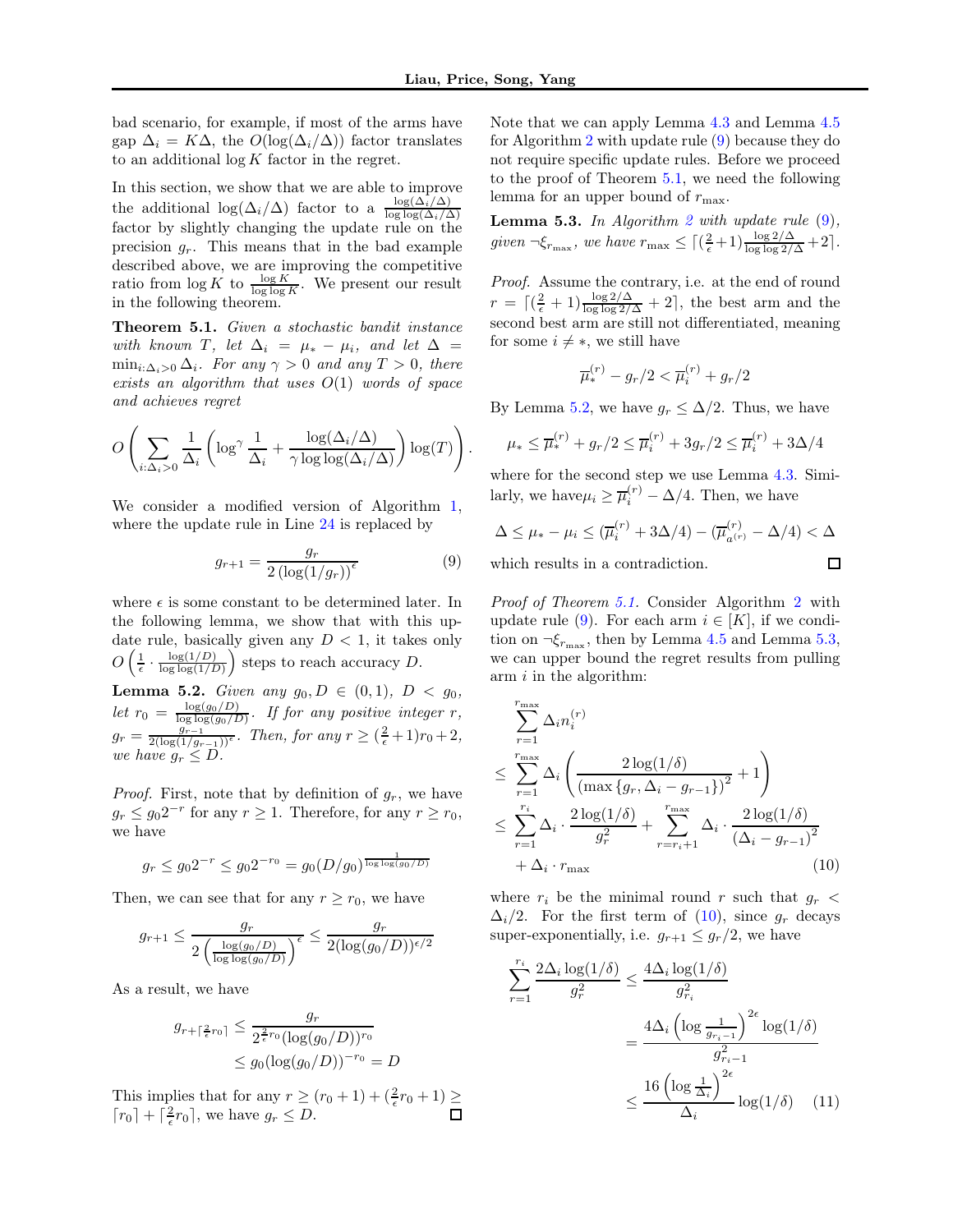where the last step follows from the fact that  $g_{r_i-1} \geq$  $\Delta_i/2$  by the definition of  $r_i$ . For the second term of  $(10)$ , we have

$$
\sum_{r=r_i+1}^{r_{\text{max}}} \frac{2\Delta_i \log(1/\delta)}{(\Delta_i - g_{r-1})^2} \le \sum_{r=r_i+1}^{r_{\text{max}}} \frac{8\Delta_i \log(1/\delta)}{\Delta_i^2}
$$

$$
\le \sum_{r=r_i+1}^{r_{\text{max}}} \frac{8\log(1/\delta)}{\Delta_i} \qquad (12)
$$

By Lemma [5.2,](#page-6-2) we can find that it takes  $\lceil (\frac{2}{\epsilon} +$  $1) \frac{\log(\Delta_i/\Delta)}{\log \log(\Delta_i/\Delta)} + 2$  rounds to get from  $\Delta_i/2$  to  $\Delta_i/2$ . As a result, we can upper bound [\(12\)](#page-7-2) by

$$
\sum_{r=r_i+1}^{r_{\text{max}}} \frac{2\Delta_i \log(1/\delta)}{(\Delta_i - g_{r-1})^2} \le \left( \left(\frac{2}{\epsilon} + 1\right) \frac{\log(\Delta_i/\Delta)}{\log \log(\Delta_i/\Delta)} + 3 \right) \frac{8 \log(1/\delta)}{\Delta_i} \le \left(\frac{2}{\epsilon} + 1\right) \frac{\log(\Delta_i/\Delta)}{\log \log(\Delta_i/\Delta)} \frac{16 \log(1/\delta)}{\Delta_i} \tag{13}
$$

Using the similar argument as we have done in the proof of Theorem [4.1,](#page-2-2) we can find that

<span id="page-7-4"></span>
$$
\Pr(\xi_{r_{\max}}) \le 2T^2 \delta \tag{14}
$$

Finally, by combining  $(11)$ ,  $(13)$ , and  $(14)$ , we can get

$$
\overline{\Psi}_T \le 16 \sum_{i:\Delta_i>0} \frac{1}{\Delta_i} \left( \log^{2\epsilon} \frac{1}{\Delta_i} + \left( \frac{2}{\epsilon} + 1 \right) \frac{\log(\Delta_i/\Delta)}{\log \log(\Delta_i/\Delta)} \right) \cdot \log(1/\delta) + \sum_{i:\Delta_i>0} \Delta_i T \cdot 2T^2 \delta
$$

By choosing  $\delta = 1/T^3$  and  $\epsilon = \gamma/2$  we can find that

$$
\overline{\Psi}_T \lesssim \sum_{i:\Delta_i>0} \frac{1}{\Delta_i} \left( \log^{\gamma} \frac{1}{\Delta_i} + \frac{\log(\Delta_i/\Delta)}{\gamma \log \log(\Delta_i/\Delta)} \right) \log(T)
$$

which proves the theorem.

We conjecture below that the  $O(\frac{\log(\Delta_i/\Delta)}{\log \log(\Delta_i/\Delta)})$  factor is not improvable given the  $O(1)$  space constraint. The discussion for our conjectured hard instance is in Appendix.

Conjecture 5.4. There exists a distribution over stochastic bandit problems such that, for any algorithm taking  $O(1)$  words of space will have regret

$$
\Omega\left(\sum_{i:\Delta_i>0}\frac{1}{\Delta_i}\left(\frac{\log(\Delta_i/\Delta)}{\log\log(\Delta_i/\Delta)}\right)\log(T)\right).
$$

<span id="page-7-1"></span>Algorithm 2 UCB algorithm with constant space and unknown  $T$  (Theorem [6.1](#page-7-5) and Theorem [5.1\)](#page-6-1)

<span id="page-7-2"></span>1: procedure UCBCS-UNKNOWN $T(K)$ 2: Initialize  $T_0 \leftarrow 10$ 3:  $l \leftarrow 0, t \leftarrow 1$ 4: while  $t \leq T$  do 5: Call UCBCONSTSPACE $(K, T_l)$ , 6:  $t \leftarrow t + T_l$ 7:  $l \leftarrow l + 1$ 8:  $T_l \leftarrow T_{l-1}^2$ 9: end while 10: end procedure

### <span id="page-7-0"></span>6 Unknown Horizon T

Now, we show that using the technique described in [\(Auer and Ortner,](#page-8-3) [2010](#page-8-3)), we are able to get the same regret as in Theorem [4.1](#page-2-2) if T is unknown.

<span id="page-7-5"></span><span id="page-7-3"></span>Theorem 6.1 (Restatement of Theorem [1.1\)](#page-1-0). Given a stochastic bandit instance with unknown  $T$ , let  $\Delta_i = \mu_* - \mu_i$ , and let  $\Delta = \min_{i:\Delta_i>0} \Delta_i$ . For any  $T > 0$ , there exists an algorithm that uses  $O(1)$ words of space and achieves regret

$$
O\left(\sum_{i:\Delta_i>0} \frac{\log(\Delta_i/\Delta)}{\Delta_i} \log T\right)
$$

Proof. We present the algorithm in Algorithm [2.](#page-7-1) The algorithm repeatedly calls the procedure in Algorithm [1](#page-3-0) with increasing time horizons  $T_0, T_1, \ldots, T_L$ , where  $L \leq \log \log T$ . By setting  $T_l = T_{l-1}^2$ , we have  $T_l = T_0^{2^l}$ . Then, by Theorem [4.1,](#page-2-2) we can upper bound the regret as

$$
\overline{\Psi}_{T} \leq \sum_{l=0}^{L} \sum_{i=1}^{K} \frac{\log(\Delta_{i}/\Delta) \log T_{l}}{\Delta_{i}}
$$
\n
$$
= \sum_{l=0}^{L} \sum_{i=1}^{K} \frac{2^{l} \log(\Delta_{i}/\Delta) \log T_{0}}{\Delta_{i}}
$$
\n
$$
\leq \sum_{i=1}^{K} \frac{2^{L} \log(\Delta_{i}/\Delta) \log T_{0}}{\Delta_{i}}
$$
\n
$$
\leq \sum_{i=1}^{K} \frac{\log(\Delta_{i}/\Delta) \log T}{\Delta_{i}}
$$

which proves the theorem.

 $\Box$ 

Similarly, we are able to use this trick for the improved algorithm in Section [5](#page-5-0) and get the same regret as in Theorem [5.1.](#page-6-1)

 $\Box$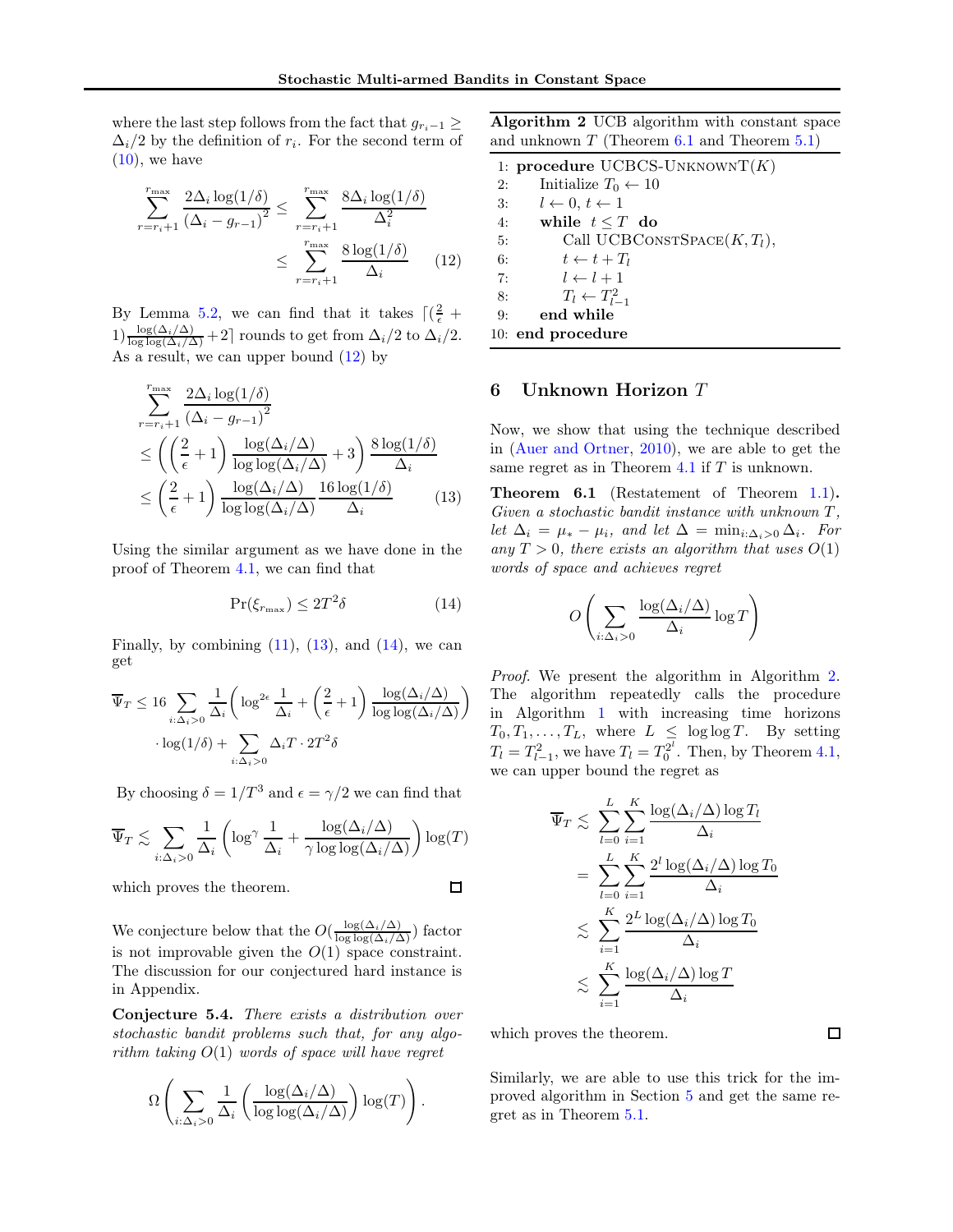.

Theorem 6.2 (Restatement of Theorem [1.2\)](#page-1-2). Given a stochastic bandit instance with unknown  $T$ , let  $\Delta_i = \mu_* - \mu_i$ , and let  $\Delta = \min_{i:\Delta_i>0} \Delta_i$ . For any  $\gamma > 0$  and any  $T > 0$ , there exists an algorithm that uses  $O(1)$  words of space and achieves regret

$$
O\left(\sum_{i:\Delta_i>0}\frac{1}{\Delta_i}\left(\log^{\gamma}\frac{1}{\Delta_i}+\frac{\log(\Delta_i/\Delta)}{\gamma\log\log(\Delta_i/\Delta)}\right)\log(T)\right)
$$

### 7 Conclusion

We proposed a constant space algorithm for the stochastic multi-armed bandits problem. Our algorithms proceeds by iteratively refining a confidence interval containing the best arm's value. In the simpler version of our algorithm, we refine the interval by a constant factor in each step, and each iteration only uses  $O(OPT)$  regret. This gives an  $O(\log \frac{1}{\Delta})$ competitive algorithm. We then showed how to improve this by an  $O(\log \log \frac{1}{\Delta})$  factor in certain cases, by using fewer rounds that give more progress. Finally, we showed how to adapt our algorithms which involve parameters that depend on the time horizon T—to situations with unknown time horizon.

#### References

- <span id="page-8-18"></span>A. V. Aho, J. Hopcroft, and J. D. Ullman. The design and analysis of computer algorithms. In Addison-Wesley Series in Computer Science and Information Processing, 1974.
- <span id="page-8-5"></span>J.-Y. Audibert, R. Munos, and C. Szepesvári. Exploration–exploitation tradeoff using variance estimates in multi-armed bandits. Theoretical Computer Science, 410(19):1876–1902, 2009.
- <span id="page-8-3"></span>P. Auer and R. Ortner. UCB revisited: Improved regret bounds for the stochastic multi-armed bandit problem. Periodica Mathematica Hungarica, 61(1-2):55–65, 2010.
- <span id="page-8-0"></span>P. Auer, N. Cesa-Bianchi, and P. Fischer. Finitetime analysis of the multiarmed bandit problem. Machine learning, 47(2-3):235–256, 2002.
- <span id="page-8-8"></span>S. Bubeck and N. Cesa-Bianchi. Regret analysis of stochastic and nonstochastic multi-armed bandit problems. Foundations and Trends® in Machine Learning, 5(1):1–122, 2012.
- <span id="page-8-14"></span>L. X. Bui, R. Johari, and S. Mannor. Committing bandits. In Advances in Neural Information Processing Systems, pages 1557–1565, 2011.
- <span id="page-8-2"></span>N. Cesa-Bianchi and G. Lugosi. Combinatorial bandits. Journal of Computer and System Sciences, 78(5):1404–1422, 2012.
- <span id="page-8-19"></span>T. H. Cormen, C. E. Leiserson, R. L. Rivest, and C. Stein. Introduction to algorithms. MIT press, 2009.
- <span id="page-8-9"></span>E. Even-Dar, S. Mannor, and Y. Mansour. PAC bounds for multi-armed bandit and markov decision processes. In International Conference on Computational Learning Theory, pages 255–270. Springer, 2002.
- <span id="page-8-13"></span>E. Even-Dar, S. Mannor, and Y. Mansour. Action elimination and stopping conditions for the multiarmed bandit and reinforcement learning problems. Journal of machine learning research, 7 (Jun):1079–1105, 2006.
- <span id="page-8-6"></span>A. Garivier and O. Cappé. The KL-UCB algorithm for bounded stochastic bandits and beyond. In COLT, pages 359–376, 2011.
- <span id="page-8-15"></span>A. Garivier, T. Lattimore, and E. Kaufmann. On explore-then-commit strategies. In Advances in Neural Information Processing Systems, pages 784–792, 2016.
- <span id="page-8-16"></span>E. Hazan and C. Seshadhri. Efficient learning algorithms for changing environments. In Proceedings of the 26th Annual International Conference on Machine Learning, pages 393–400. ACM, 2009.
- <span id="page-8-10"></span>K. G. Jamieson, M. Malloy, R. D. Nowak, and S. Bubeck. lil'ucb: An optimal exploration algorithm for multi-armed bandits. In COLT, volume 35, pages 423–439, 2014.
- <span id="page-8-11"></span>Z. S. Karnin, T. Koren, and O. Somekh. Almost optimal exploration in multi-armed bandits. ICML (3), 28:1238–1246, 2013.
- <span id="page-8-12"></span>E. Kaufmann, O. Cappé, and A. Garivier. On the complexity of best arm identification in multiarmed bandit models. The Journal of Machine Learning Research, 2015.
- <span id="page-8-1"></span>R. D. Kleinberg. Nearly tight bounds for the continuum-armed bandit problem. In Advances in Neural Information Processing Systems, pages 697–704, 2004.
- <span id="page-8-4"></span>T. L. Lai and H. Robbins. Asymptotically efficient adaptive allocation rules. Advances in applied mathematics, 6(1):4–22, 1985.
- <span id="page-8-17"></span>H. Luo, A. Agarwal, N. Cesa-Bianchi, and J. Langford. Efficient second order online learning by sketching. In Advances in Neural Information Processing Systems, pages 902–910, 2016.
- <span id="page-8-7"></span>O.-A. Maillard, R. Munos, G. Stoltz, et al. A finitetime analysis of multi-armed bandits problems with kullback-leibler divergences. In COLT, pages 497–514, 2011.